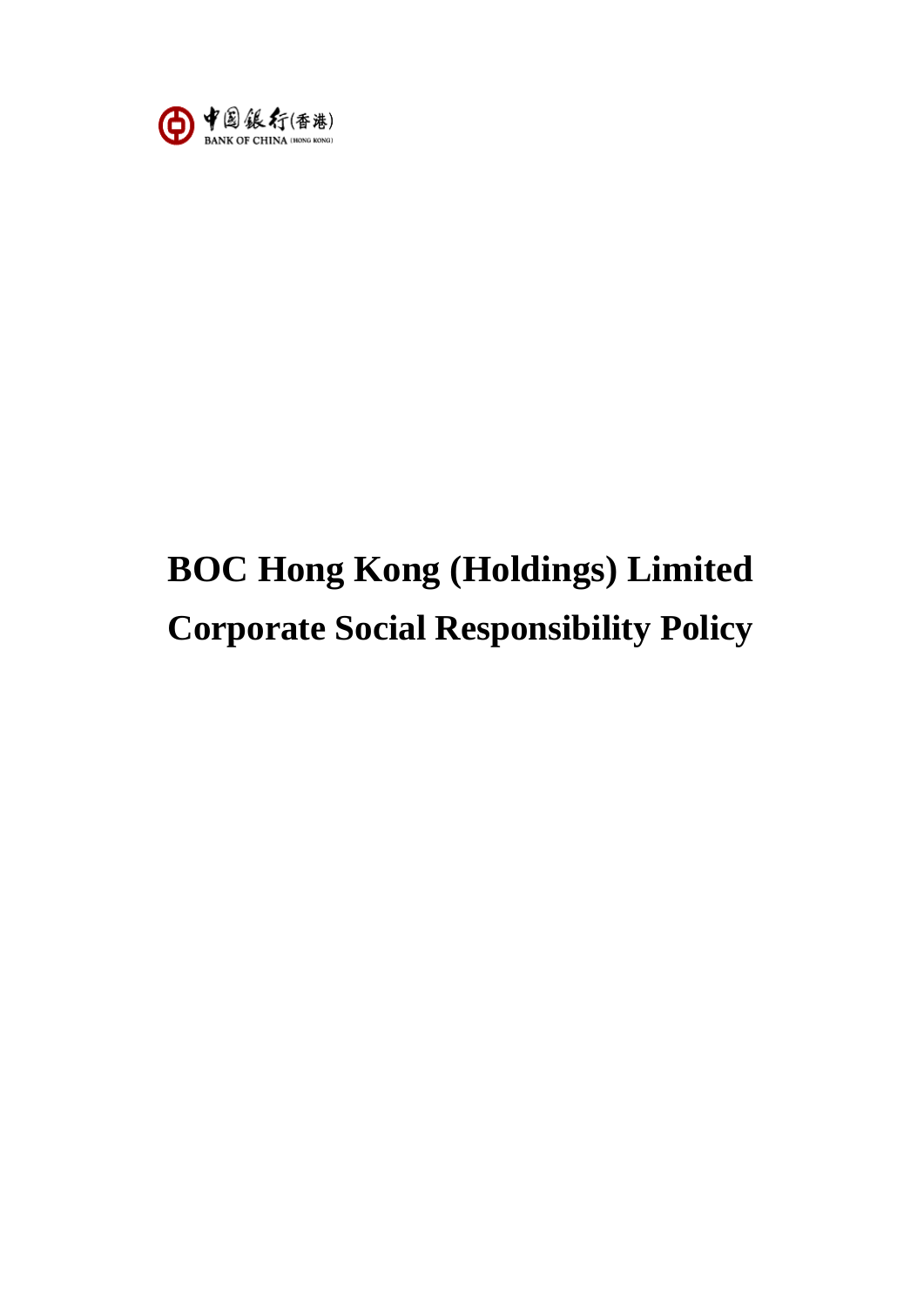# **Table of Contents**

| 1. |  |
|----|--|
| 2. |  |
|    |  |
|    |  |
|    |  |
| 3. |  |
|    |  |
|    |  |
|    |  |
|    |  |
|    |  |
| 4. |  |
| 5. |  |
|    |  |
|    |  |
|    |  |
|    |  |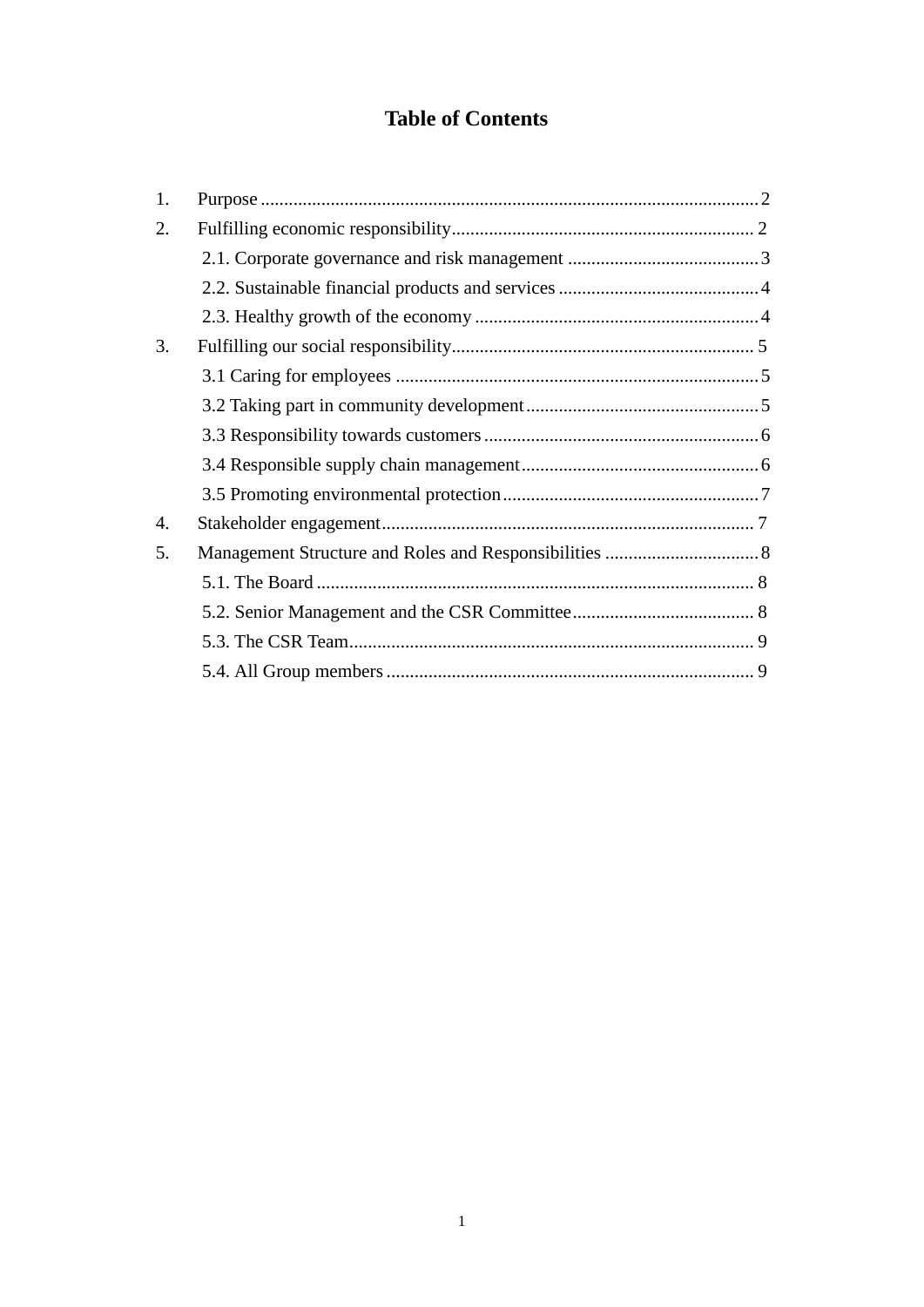# <span id="page-2-0"></span>**1. Purpose**

- All members of the BOC Hong Kong (Holdings) Limited (the "Group") consider the commitment to social responsibility as crucial for strengthening the Group's long-term core competitiveness and enhancing its brand value. Adhering to the strategy of "Serving Society, Delivering Excellence", we forge closer relationship with our stakeholders (including customers, employees, shareholders, business partners, the Government and the community). By building correct values and a proper operating system, the Group fosters a corporate culture that embraces corporate social responsibility ("CSR") and moves ahead towards its vision of becoming "Customers', Employees' and Shareholders' Premier Choice".
- $\triangleright$  We run our business in a responsible approach: besides protecting the interests of our internal and external stakeholders, we also pay attention to our impacts on the economy, the society and the environment. Our objective is to integrate sustainability into our business operations. We will join hands with the Government and other financial institutions to better adopt good international practices on sustainability. We will also look for developing a mutually beneficial relationship with the community.

# <span id="page-2-1"></span>**2. Fulfilling economic responsibility**

We are committed to prudently managing our potential impacts to the financial industry, the economy and the community arising from our products, services and our relationships with stakeholders. We aim to improve our profitability for shareholders, maintain stable and sustainable financial position, ensure good corporate governance and contribute to the economic development for the society.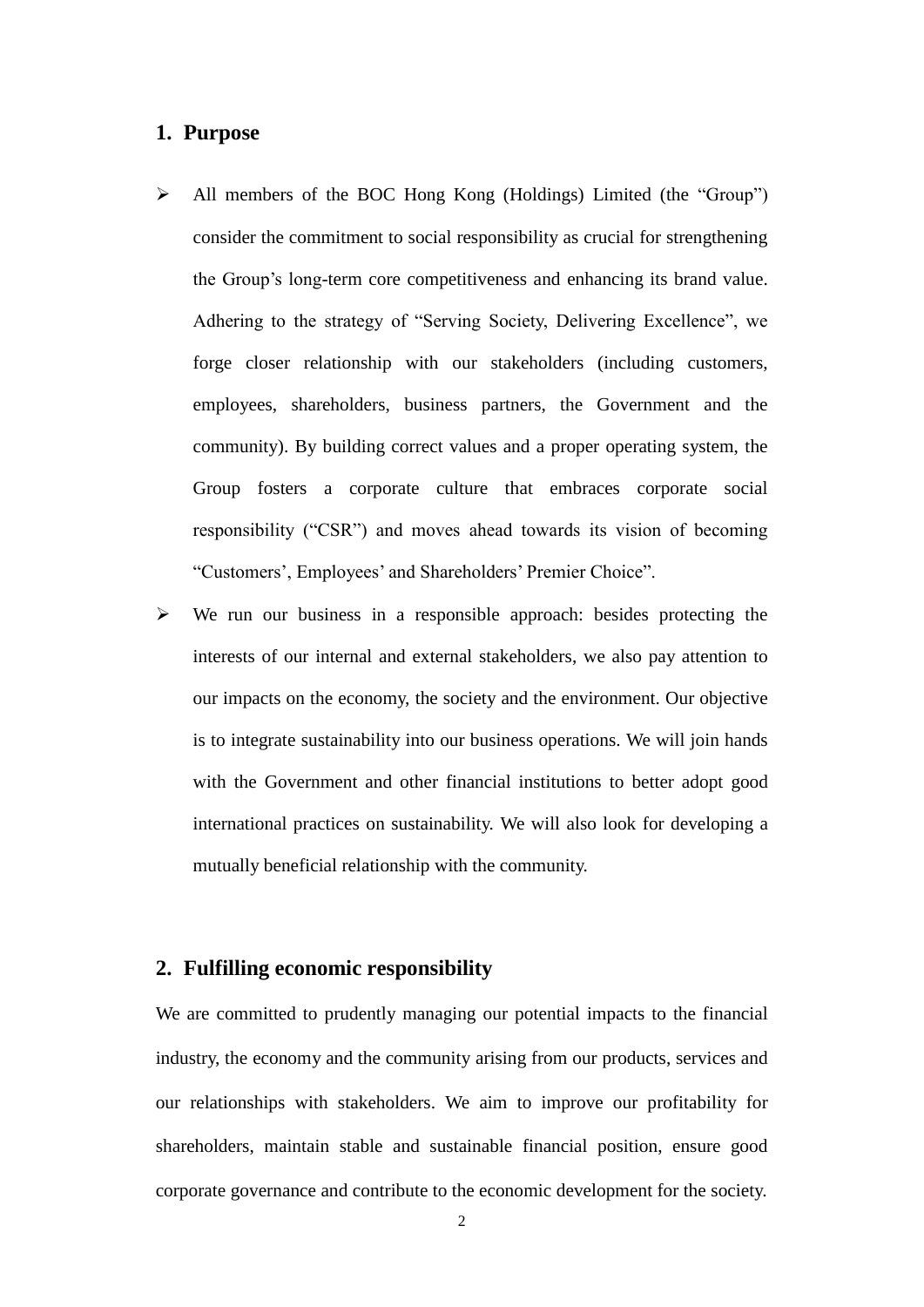#### <span id="page-3-0"></span>**2.1. Corporate governance and risk management**

- $\triangleright$  We strive to embrace and enhance sound corporate governance principles and practices. We have established a well-structured corporate governance framework that effectively directs and regulates the Group's business ethical conduct, so as to protect the interests of the shareholders and stakeholders in a sustainable manner.
- $\triangleright$  We strictly abide by the laws and regulations stipulated in the jurisdictions where we operate, as well as the requirements set by corresponding regulatory institutions. We also regularly review our corporate governance practices and strive to meet the requirements of international and local best practices.
- We manage our business and protect the interests of our shareholders and stakeholders in accordance with the corporate governance principles stipulated in the Corporate Governance Policy.

We maintain a sound risk management structure with comprehensive risk management policies and procedures to identify, measure, monitor and control various risks the Group encounters internally. Our Risk Management Governance Structure lays out different aspects of responsibilities related to risk management.

3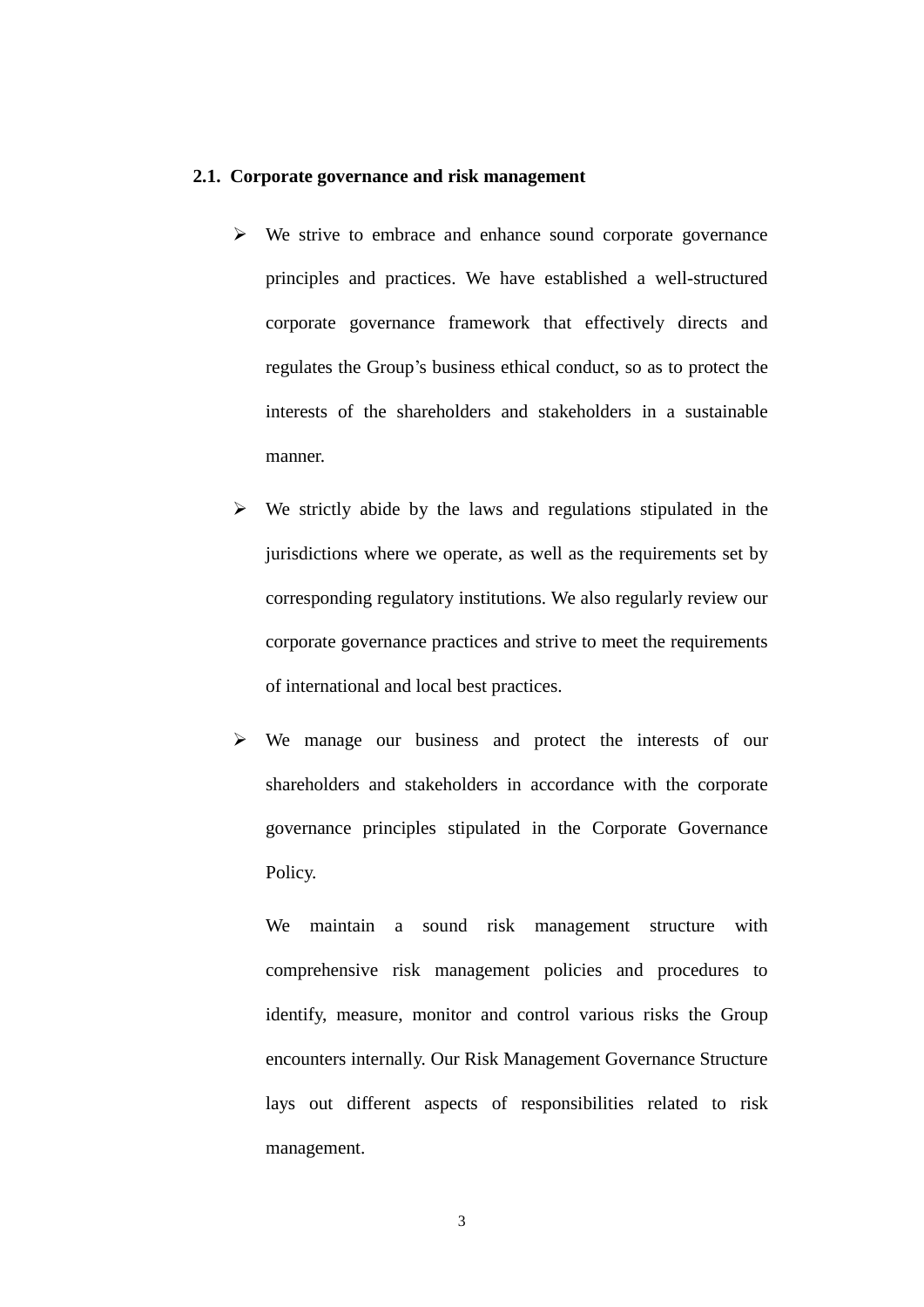#### <span id="page-4-0"></span>**2.2. Sustainable financial products and services**

- We provide financial products and services in a fair and responsible manner and conduct business in areas such as loans, investments and asset management in an ethical business manner.
- $\triangleright$  When providing financing services, we give priority to projects that are socially and environmentally sustainable, protect labour rights, operate in compliance with regulatory requirements and follow good international practices.
- $\triangleright$  We provide responsible lending to customers by carefully assessing their repayment ability and credibility.

# <span id="page-4-1"></span>**2.3. Healthy growth of the economy**

- $\triangleright$  We have set up effective monitoring procedures and systems to prevent activities related to money laundering and terrorist financing.
- $\triangleright$  We promote cross-border information exchange and economic cooperations through coordination with local and international organisations.
- $\triangleright$  We encourage financial transactions in the market by supporting government-guaranteed projects which promote community development and providing financing services to creditworthy borrowers.
- $\triangleright$  We encourage entrepreneurship and help people start up their businesses.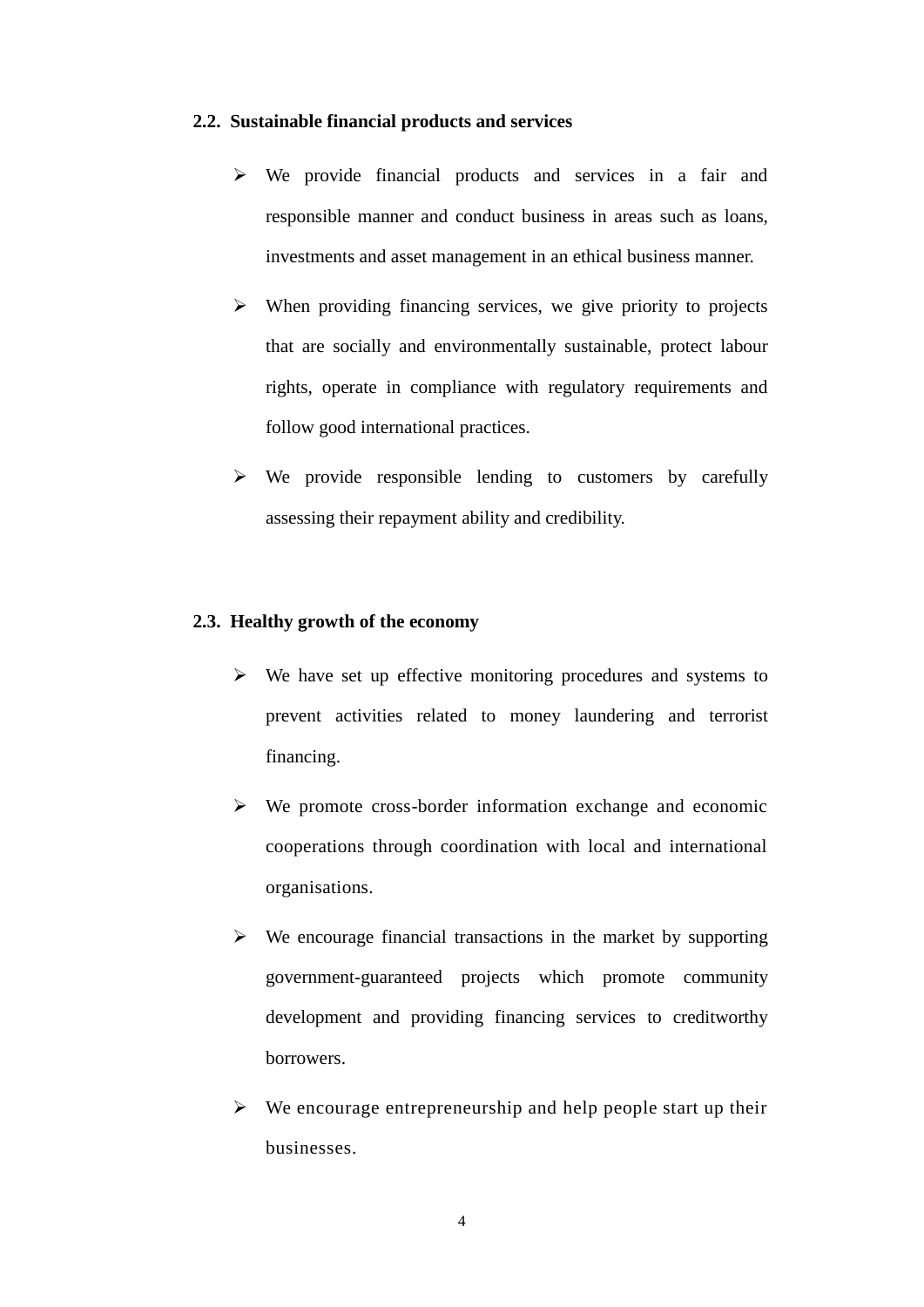# <span id="page-5-0"></span>**3. Fulfilling our social responsibility**

The Group is committed to enhancing community development and creating greater value for its stakeholders.

#### <span id="page-5-1"></span>**3.1 Caring for employees**

- $\triangleright$  We focus on establishing a team with high diversity by adopting a fair and open recruitment and promotion policy, nurturing employees and supporting their career and professional development.
- We provide a good and safe working environment for our employees and promote their welfare.
- $\triangleright$  We encourage open and transparent internal communication. There is an effective mechanism to handle employees' complaints.
- $\triangleright$  We promote engagement and interaction with and among employees to raise employees' loyalty and sense of belonging to the Group.

#### <span id="page-5-2"></span>**3.2 Taking part in community development**

- $\triangleright$  We recognise the importance of our community and strive to promote its development together with other organisations of shared values.
- $\triangleright$  We proactively support various charitable and community activities.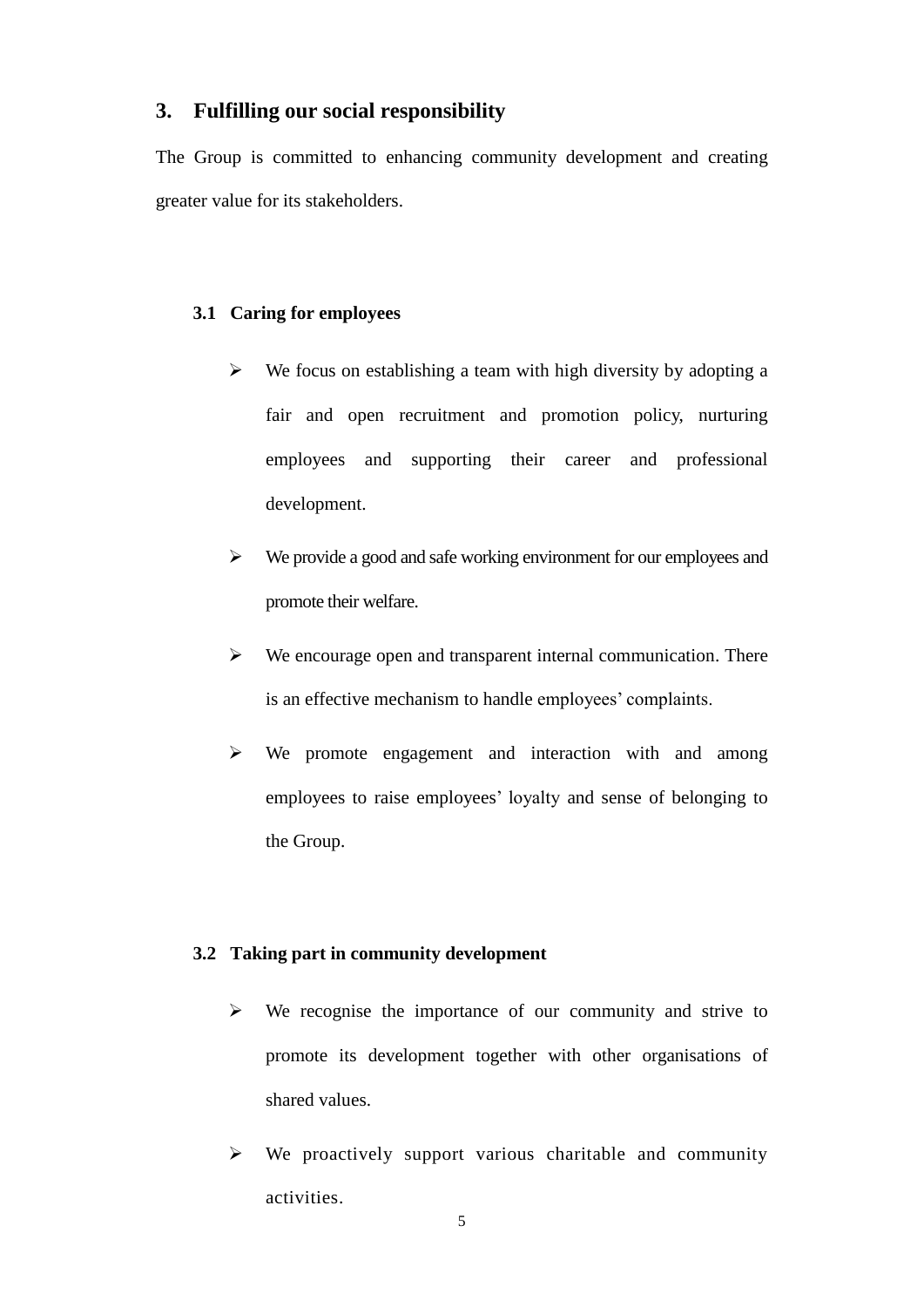$\triangleright$  We encourage our employees to participate in voluntary and community work.

#### <span id="page-6-0"></span>**3.3 Responsibility towards customers**

- $\triangleright$  We offer premium products and services to different customer groups, handle customers' complaints effectively and continuously improve customer service standards, so as to ensure customer satisfaction.
- $\triangleright$  We provide customers with adequate information and guidance to understand and select the products and services they need.
- $\triangleright$  We provide accurate information for our customers so that they can make informed investment decisions.
- $\triangleright$  We ensure security and privacy for customers' personal data.
- $\triangleright$  We strictly comply with the laws and relevant requirements in the industry-specific guidelines.

# <span id="page-6-1"></span>**3.4 Responsible supply chain management**

 According to the Group's Sustainable Procurement Policy and Supply Chain Code of Conduct, for our business operations, we collaborate with suppliers which are socially responsible and able to meet our ethical expectations.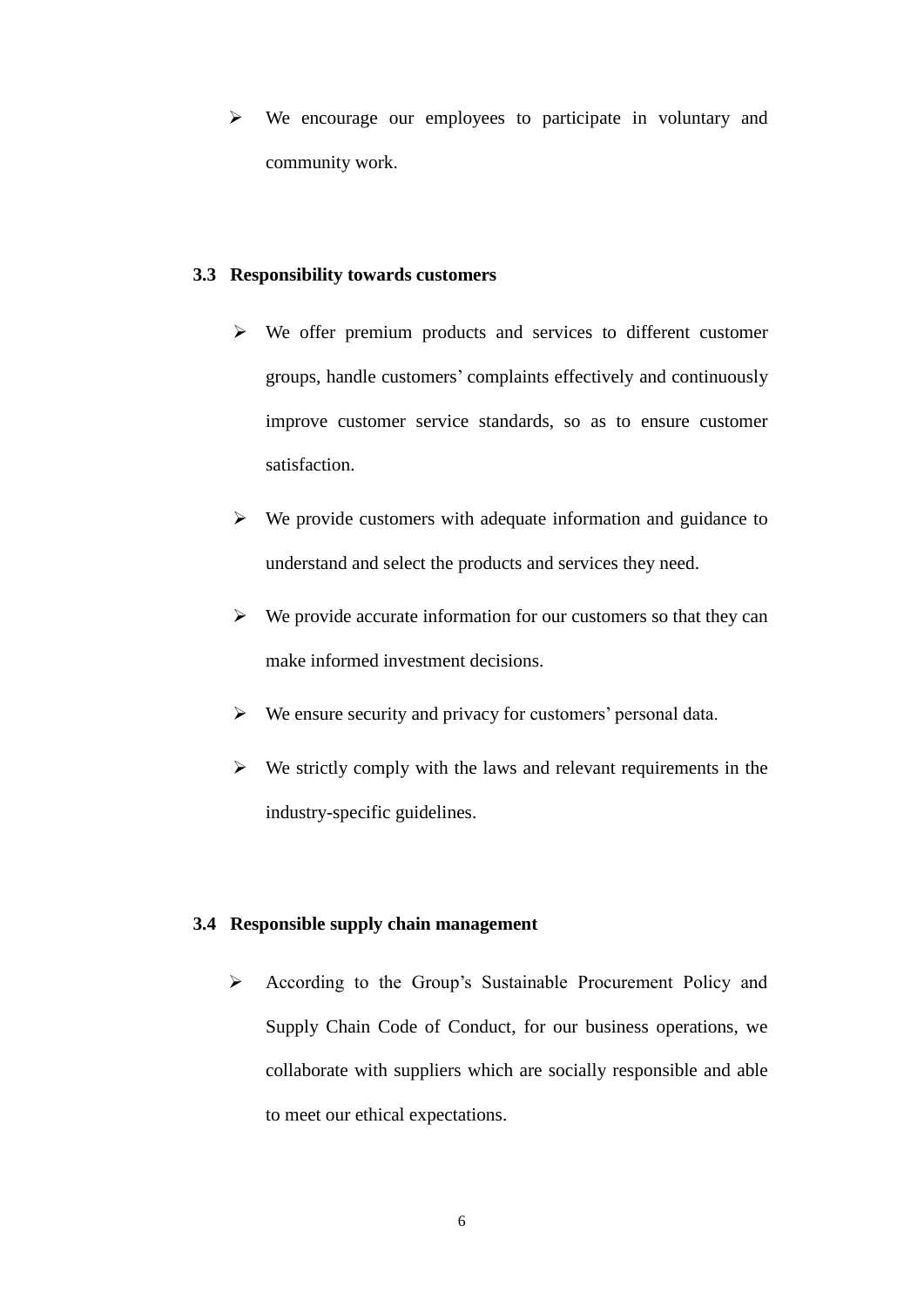#### <span id="page-7-0"></span>**3.5 Promoting environmental protection**

- $\triangleright$  We are committed to enhancing environmental sustainability. We aim at minimising the potential risks and environmental impacts arising from our business development by reducing our carbon footprint, improving resources utilisation efficiency and promoting environmentally responsible business practices.
- $\triangleright$  We support precautionary approach in environmental management and try our best endeavours to prevent any potential environmental problems. To prevent and reduce the Group's direct or indirect environmental impacts, we strive to carry out suitable measures such as better-utilising resources, proactively promoting environmentally responsible business practices, services and products, implementing green procurement, encouraging stakeholder engagement, as well as supporting activities related to environmental protection.

# <span id="page-7-1"></span>**4. Stakeholder engagement**

- $\triangleright$  We communicate our CSR Policy and its execution with our internal and external stakeholders. We try to learn about their expectations and encourage their proactive engagement.
- $\triangleright$  We raise awareness amongst our stakeholders on the importance of ethical and responsible practices.
- $\triangleright$  We disclose our CSR performance on a timely basis via various channels, so that our stakeholders can have a clear picture of our CSR work. We also ensure the disclosure is in compliance with the regulatory requirements.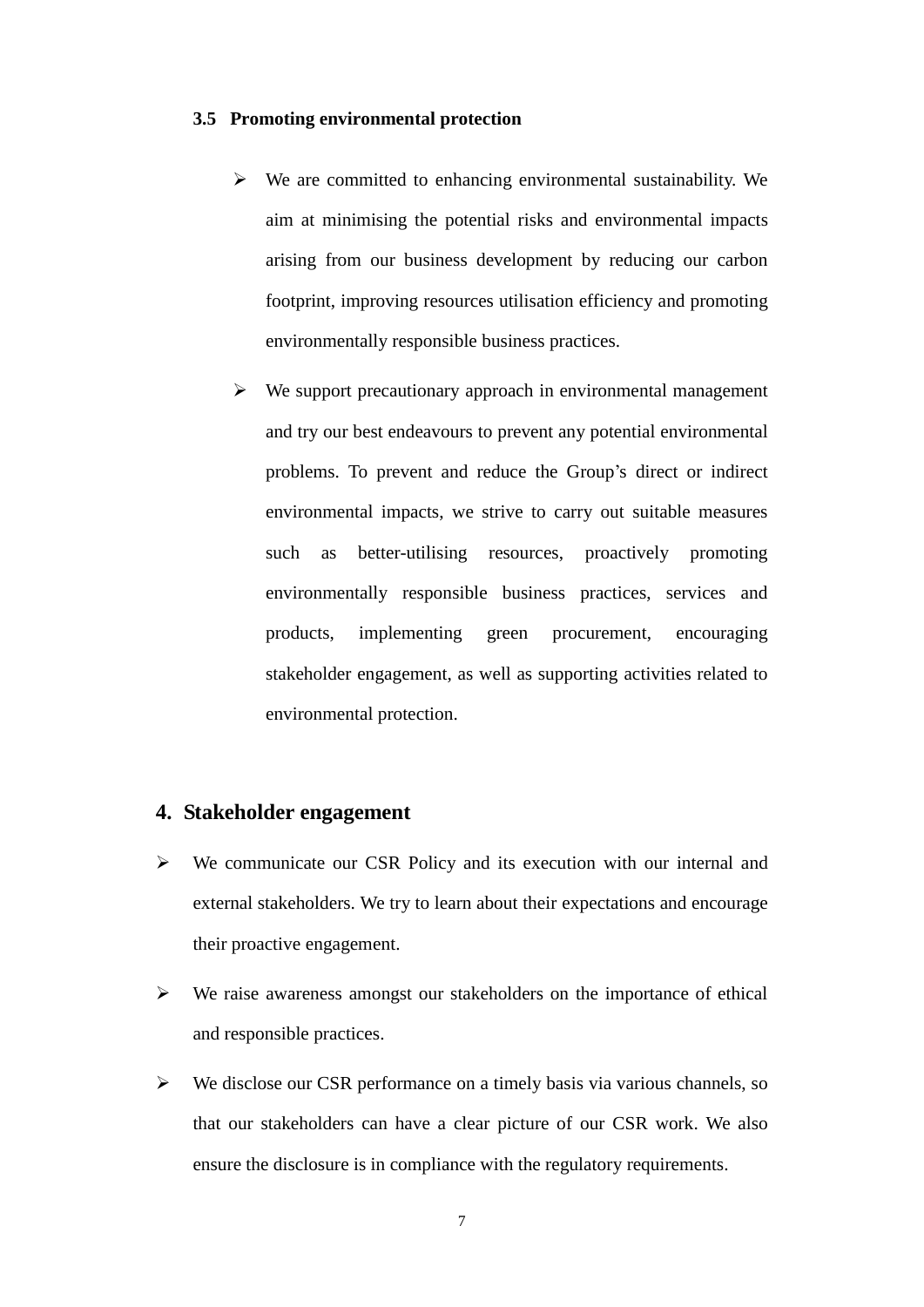# <span id="page-8-0"></span>**5. Management Structure and Roles and Responsibilities**

### <span id="page-8-1"></span>**5.1. The Board**

- Approves the Group's CSR Policy and supervises its implementation.
- $\triangleright$  Provides strategic direction for the Group's CSR practices.
- $\triangleright$  Approves annual CSR Report and ensures its compliance with the regulatory disclosure requirements.

# <span id="page-8-2"></span>**5.2. Senior Management and the CSR Committee**

- $\triangleright$  Are responsible for the implementation of the Group's CSR Policy, carrying out the CSR work in accordance with the strategic direction set by the Board, as well as introducing relevant measures to incorporate CSR into our development strategies, governance structure, corporate culture and operational management in accordance with the laws and regulatory requirements.
- $\triangleright$  Compile the annual CSR Report and submit to the Board for review and approval.
- $\triangleright$  Execute CSR daily functions via the CSR Team and receive the team's reports for making appropriate decisions and better management.